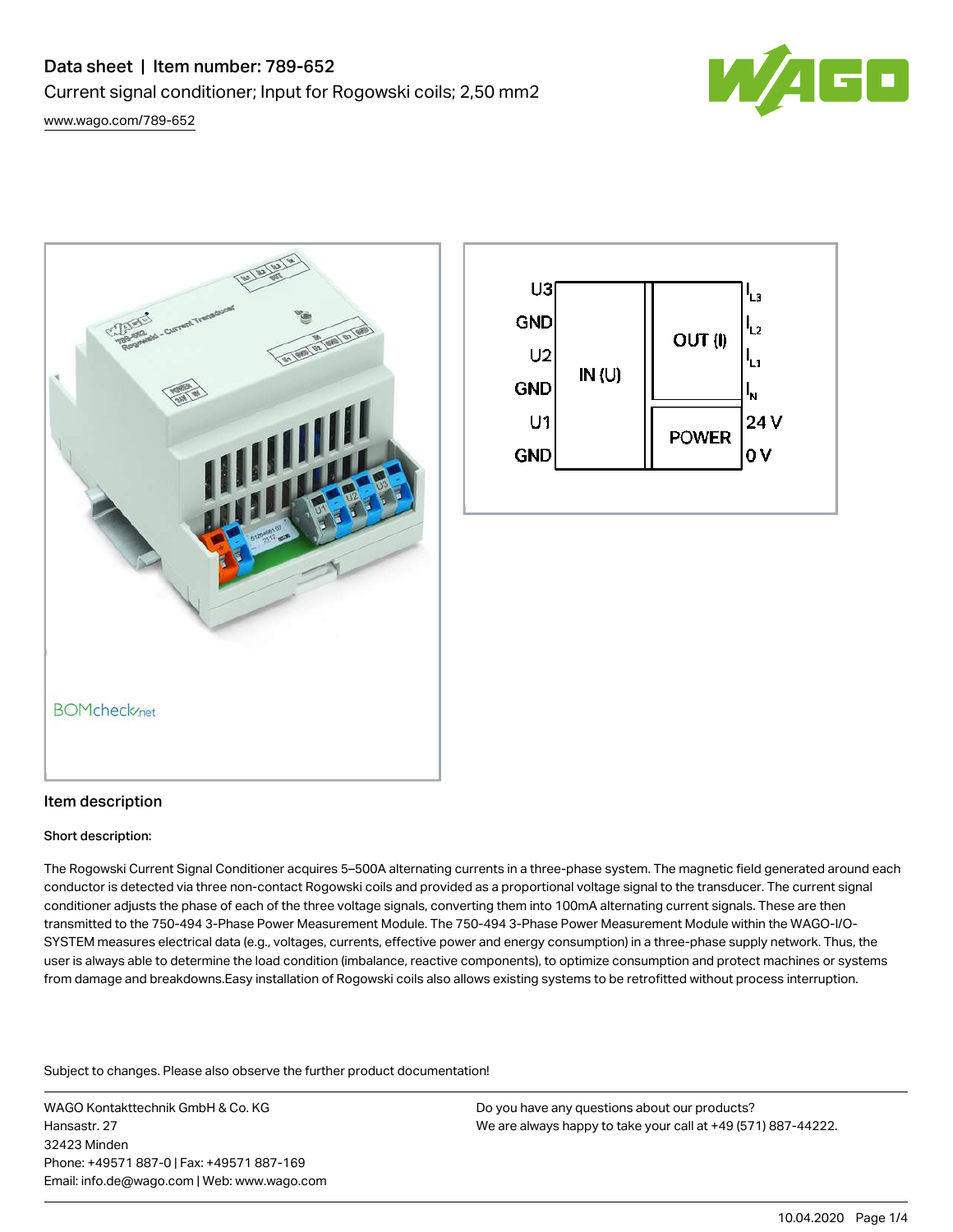

# Data Technical Data

Input

| Input signal type                     | Voltage                                                                              |
|---------------------------------------|--------------------------------------------------------------------------------------|
| Input signal voltage                  | 50 Hz sinusoidal signals: 3 x AC 10.05 mV (3 x RT 500)                               |
| Measurement range, current            | 3 x AC 500 A                                                                         |
| Output - Analog                       |                                                                                      |
| Output signal current                 | 3 x 0  100 mA (for direct connection to 750-494 3-Phase Power<br>Measurement Module) |
| Load impedance (output/current)       | $\leq 5 \; \Omega$                                                                   |
| Signal processing                     |                                                                                      |
| Max. operating frequency              | 300 Hz (phase accuracy at 50 Hz only)                                                |
| Power supply                          |                                                                                      |
| Nominal supply voltage U <sub>S</sub> | <b>DC 24 V</b>                                                                       |
| Supply voltage range                  | ±30 %                                                                                |
| Safety and protection:                |                                                                                      |
| Test voltage (input/output/supply)    | AC 2.5 kV; 50 Hz; 1 min                                                              |
| <b>Connection data</b>                |                                                                                      |
| Solid conductor                       | $0.08$ 2.5 mm <sup>2</sup> / 28  12 AWG                                              |
| Fine-stranded conductor               | $0.08$ 2.5 mm <sup>2</sup> / 28  12 AWG                                              |
| Strip length                          | 56 mm / 0.2 0.24 inch                                                                |
| <b>Geometrical Data</b>               |                                                                                      |
| Width                                 | 70 mm / 2.756 inch                                                                   |
| Height from upper-edge of DIN-35 rail | 55 mm / 2.165 inch                                                                   |
| Depth                                 | 90 mm / 3.543 inch                                                                   |

Subject to changes. Please also observe the further product documentation!

WAGO Kontakttechnik GmbH & Co. KG Hansastr. 27 32423 Minden Phone: +49571 887-0 | Fax: +49571 887-169 Email: info.de@wago.com | Web: www.wago.com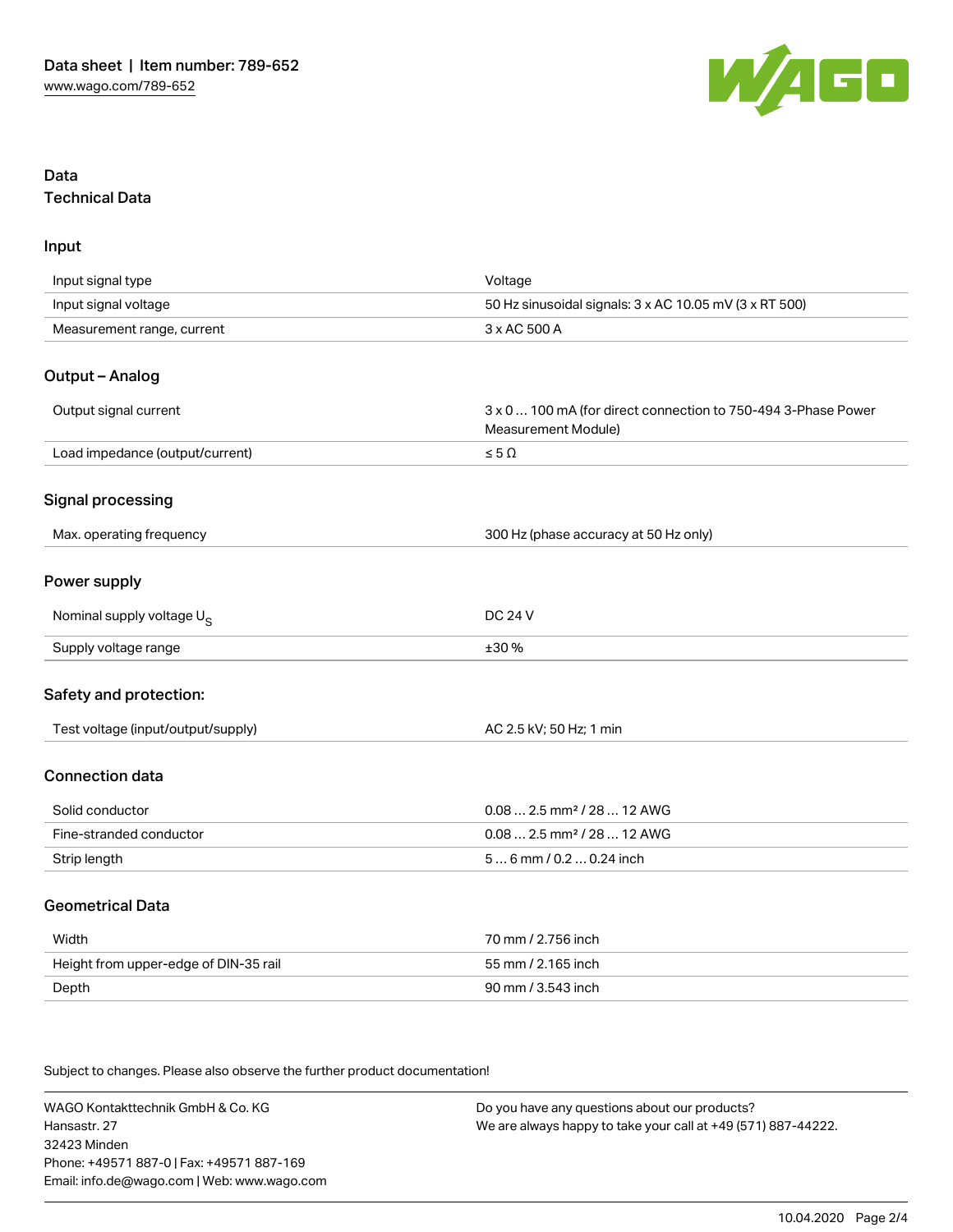

## Environmental Requirements

| Surrounding air (operating) temperature | $-2570 °C$ |
|-----------------------------------------|------------|
| Surrounding air (storage) temperature   | -40  85 °C |

#### Commercial data

| Product Group      | 6 (Interface Electronics) |
|--------------------|---------------------------|
| Packaging type     | <b>BOX</b>                |
| Country of origin  | DE                        |
| Customs Tariff No. | 85437090300               |

## Approvals / Certificates

#### UL-Approvals

|      |                                             |                                 | Certificate |
|------|---------------------------------------------|---------------------------------|-------------|
| Logo | Approval                                    | <b>Additional Approval Text</b> | name        |
|      | UL                                          | <b>UL 508</b>                   | E175199     |
| መ    | UL International Netherlands B.V. (ORDINARY |                                 | Sec.4       |
|      | LOCATIONS)                                  |                                 |             |

## Counterpart

### Compatible products

| tools               |                                                                                                                         |                                   |
|---------------------|-------------------------------------------------------------------------------------------------------------------------|-----------------------------------|
|                     | Item no.: 210-720<br>Operating tool; Blade: 3.5 x 0.5 mm; with a partially insulated shaft                              | www.wago.com/210-720              |
| current transformer |                                                                                                                         |                                   |
| $\epsilon$          | Item no.: 855-9100/500-000<br>Rogowski coil; Primary rated current: 500 A; Output signal: 10.05 mV; Cable length: 1.5 m | www.wago.com/855-9100<br>/500-000 |
|                     | Item no.: 855-9300/500-000<br>Rogowski coil; Primary rated current: 500 A; Output signal: 10.05 mV; Cable length: 3 m   | www.wago.com/855-9300<br>/500-000 |

Subject to changes. Please also observe the further product documentation!

WAGO Kontakttechnik GmbH & Co. KG Hansastr. 27 32423 Minden Phone: +49571 887-0 | Fax: +49571 887-169 Email: info.de@wago.com | Web: www.wago.com